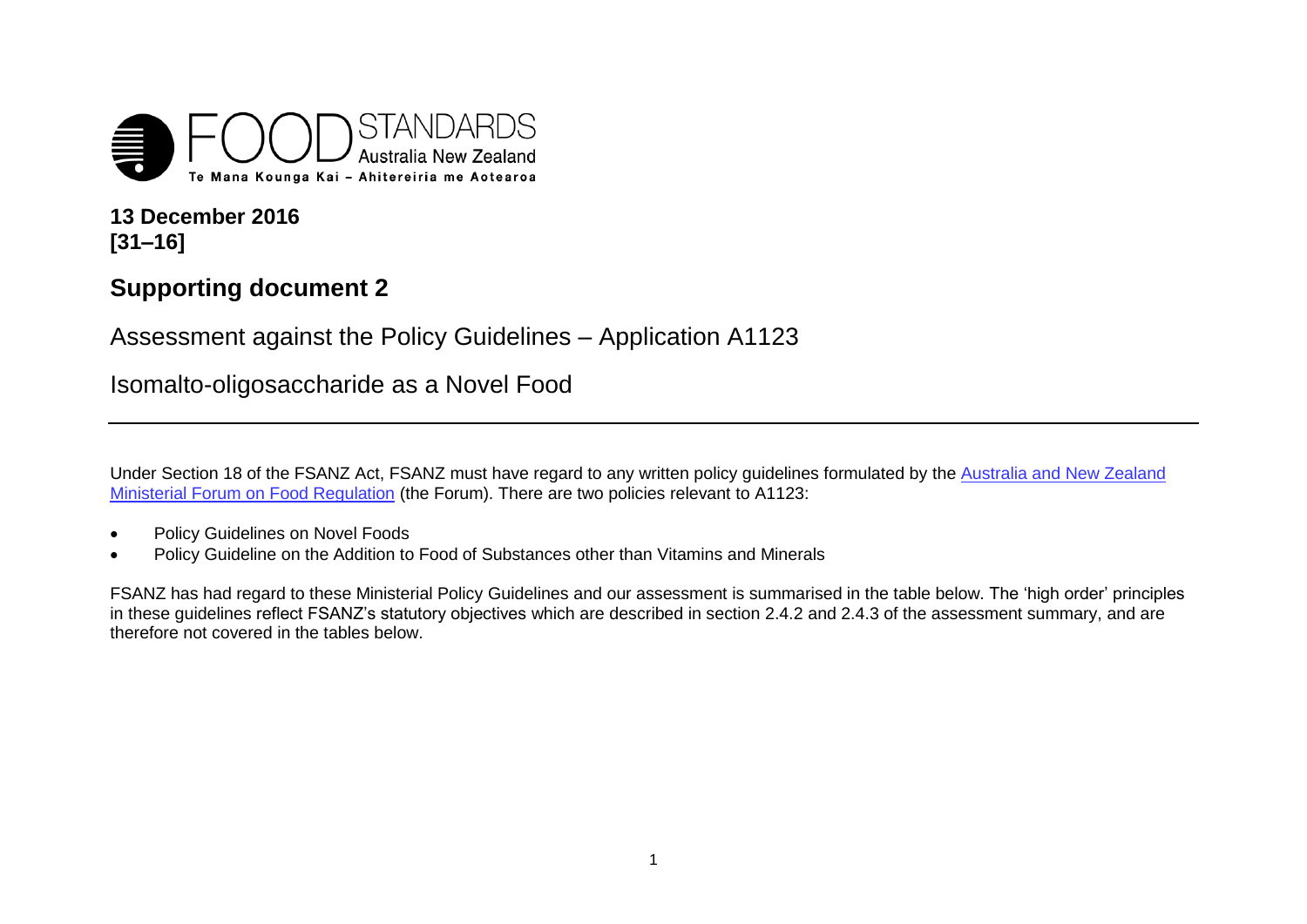## **1 Novel foods**

The table below summarises how FSANZ has had regard to the Ministerial Policy Guideline on Novel foods.

| <b>Specific Policy Principles</b>                                                                                                                                             | Approach                                                                                                                                                                                                                                                                           | Does the<br>assessment<br>meet the<br><b>Policy</b><br><b>Principles</b> |
|-------------------------------------------------------------------------------------------------------------------------------------------------------------------------------|------------------------------------------------------------------------------------------------------------------------------------------------------------------------------------------------------------------------------------------------------------------------------------|--------------------------------------------------------------------------|
| To ensure that public and industry confidence in the food<br>system is maintained.                                                                                            | The risk assessment, labelling requirements and information for health<br>professionals will provide confidence for the food industry and consumers.<br>Input from stakeholders including the public and industry (though the call for<br>submissions) will also build confidence. | Yes                                                                      |
| To provide an assessment process that aims to protect<br>commercially sensitive information and recognise industry's<br>intellectual property to the maximum extent possible. | FSANZ has a specific assessment process in place to ensure access to<br>confidential material provided by the Applicant is limited and protected to the<br>maximum extent possible.                                                                                                | Yes                                                                      |
| To ensure consumers are not misled by novel foods or food<br>ingredients, which appear similar to existing foods but may<br>differ in terms of nutrition or function.         | Novel foods or ingredients labelling requirements ensure any declarations<br>and/or claims made on labels are truthful and appropriate for consumers.                                                                                                                              | Yes                                                                      |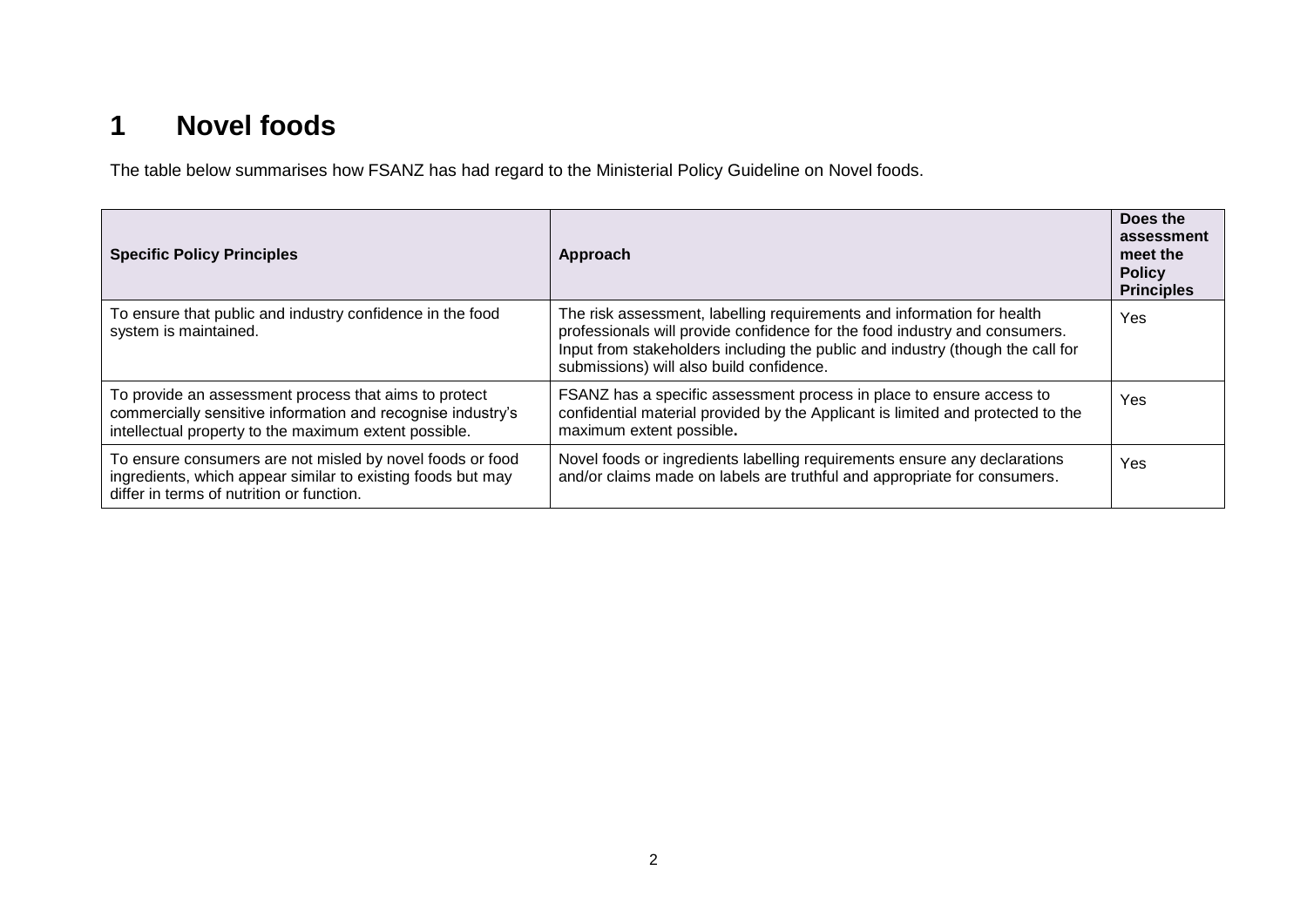## **Substances other than Vitamins and Minerals**

The table below summarises how FSANZ has had regard to the Ministerial to the Policy Guideline on the Addition to Food of Substances other than Vitamins and Minerals.

'Specific order' policy principles are provided for substances added for a technological function as well as for 'Any Other Purpose'. This Application falls under 'Any Other Purpose' and therefore regard has been given to the following policy principles in the assessment of this Application.

*Specific Order Policy Principles – Any Other Purpose* 

| <b>Specific Policy Principles</b>                                                                                                                                                   | Approach                                                                                                                                                                                                                                                                                                                                                                                                                                                                                                              | Does the<br>assessment<br>meet the<br><b>Policy</b><br><b>Principles?</b> |
|-------------------------------------------------------------------------------------------------------------------------------------------------------------------------------------|-----------------------------------------------------------------------------------------------------------------------------------------------------------------------------------------------------------------------------------------------------------------------------------------------------------------------------------------------------------------------------------------------------------------------------------------------------------------------------------------------------------------------|---------------------------------------------------------------------------|
| The purpose for adding IMO to food (the stated<br>a)<br>purpose) has been articulated clearly by the<br>manufacturer i.e. the stated purpose as a food<br>sweetener and bulk filler | The purpose for adding IMO to food (the stated purpose) has been articulated<br>by the manufacturer as a food sweetener and bulk filler The food technology<br>assessment has determined that when IMO is used as an ingredient to replace<br>sugars, mainly sucrose in a food, it meets the stated purposes of a bulk filler<br>and, according to the Applicant's reported composition of IMO, and the<br>specification, is likely to be a sweetener with less sugars compared to sucrose<br>(SD 1 Food Technology). | Yes                                                                       |
| the addition of IMO to food is safe for human<br>b)<br>consumption                                                                                                                  | The risk assessment has determined that IMO is safe and suitable for addition<br>to almost all foods i.e. the Applicant notes that it is not intended that IMO<br>would be added to formulated supplementary foods for young children or in<br>foods (and formulas) for infants (SD 1).                                                                                                                                                                                                                               | Yes                                                                       |
| The substance is added in a quantity and a form which<br>C)<br>is consistent with delivering the stated purpose                                                                     | IMO would be added in a quantity and form that would deliver the stated<br>purpose (of sweetening food and providing bulk). The Applicant has provided<br>expected levels of use and an example is also provided (SD1).                                                                                                                                                                                                                                                                                               | Yes                                                                       |